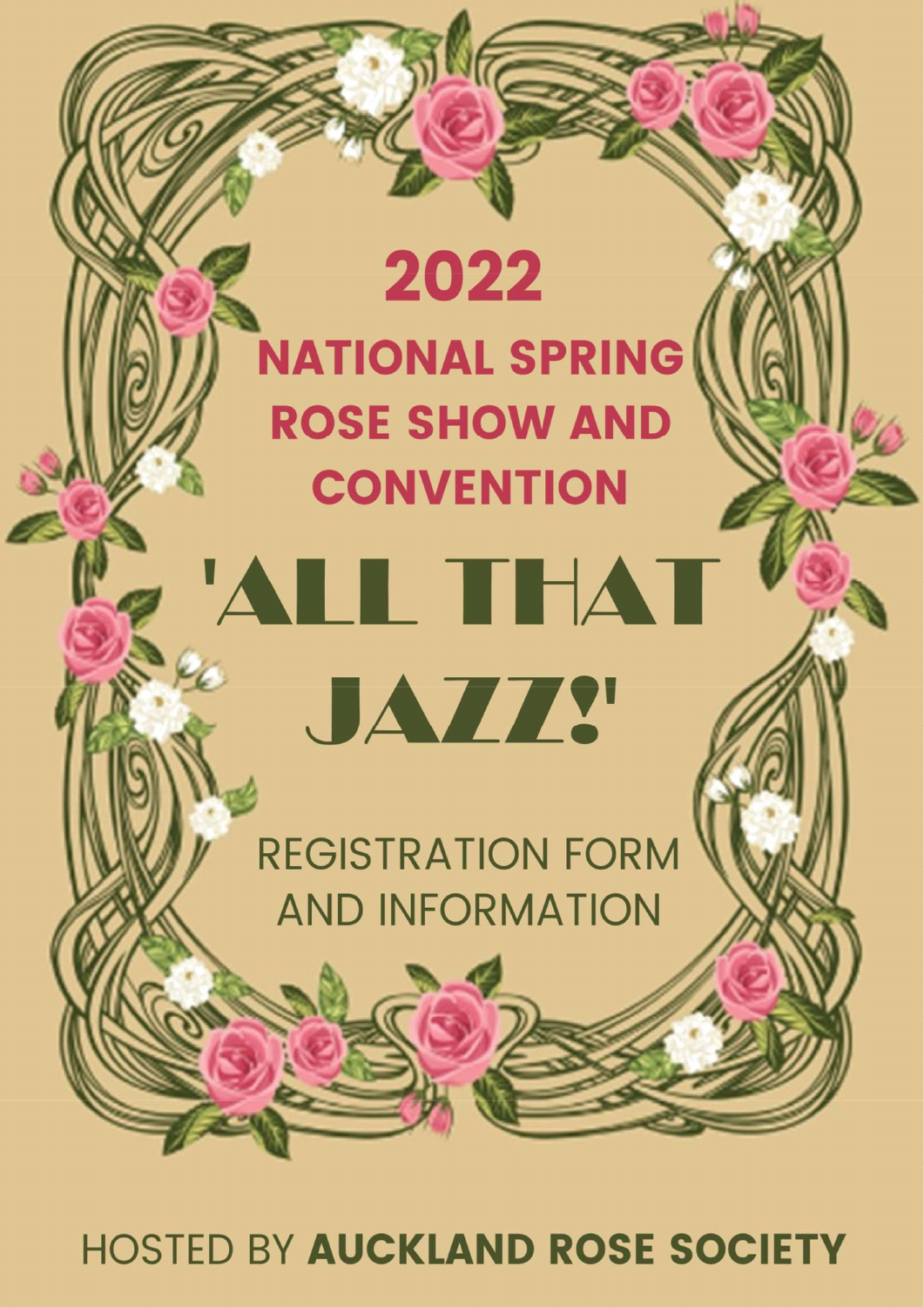

# REGISTRATION FORM



| Postcode |  |
|----------|--|
|          |  |
|          |  |
|          |  |

| <b>Function</b>                                   | Cost | No. attending Total Cost |  |
|---------------------------------------------------|------|--------------------------|--|
| Registration                                      | \$25 |                          |  |
| Friday night welcome and food                     | \$23 |                          |  |
| Saturday Light Breakfast-7am                      | Free |                          |  |
| Saturday lunch - on your own at nearby cafes.     |      |                          |  |
| Saturday dinner and entertainment (cash bar)      | \$60 |                          |  |
| Sunday bus trip<br>Includes lunch, and tea/coffee | \$55 |                          |  |

|                                                                                                                                                                               |        | Total \$       |        |
|-------------------------------------------------------------------------------------------------------------------------------------------------------------------------------|--------|----------------|--------|
| Please indicate if you have any special dietary requirements                                                                                                                  |        |                |        |
| Do you wish to judge (please circle)                                                                                                                                          | Yes/No | National/Medal |        |
| Do you wish to steward                                                                                                                                                        | Yes/No |                |        |
| Transport required from Mt Eden War Memorial Hall<br>Mt Eden Motel and Cornwall Park Motel<br>to Onehunga Prizegiving and Dinner                                              |        | Number:        | Yes/No |
| <b>Registrations close November 4th, 2022</b><br>Direct Credit Payments to Auckland Rose Society Inc<br>12-3033-0379663-54<br>Reference: Your Name<br>Code: Your Phone number |        |                |        |

Cancellation Policy: A part or full refund is at the discretion of the organising committee.

Send registrations to: Jannene Alexander P O Box 29-192 Epsom, Auckland 1344. Email: aucklandrosesociety@gmail.com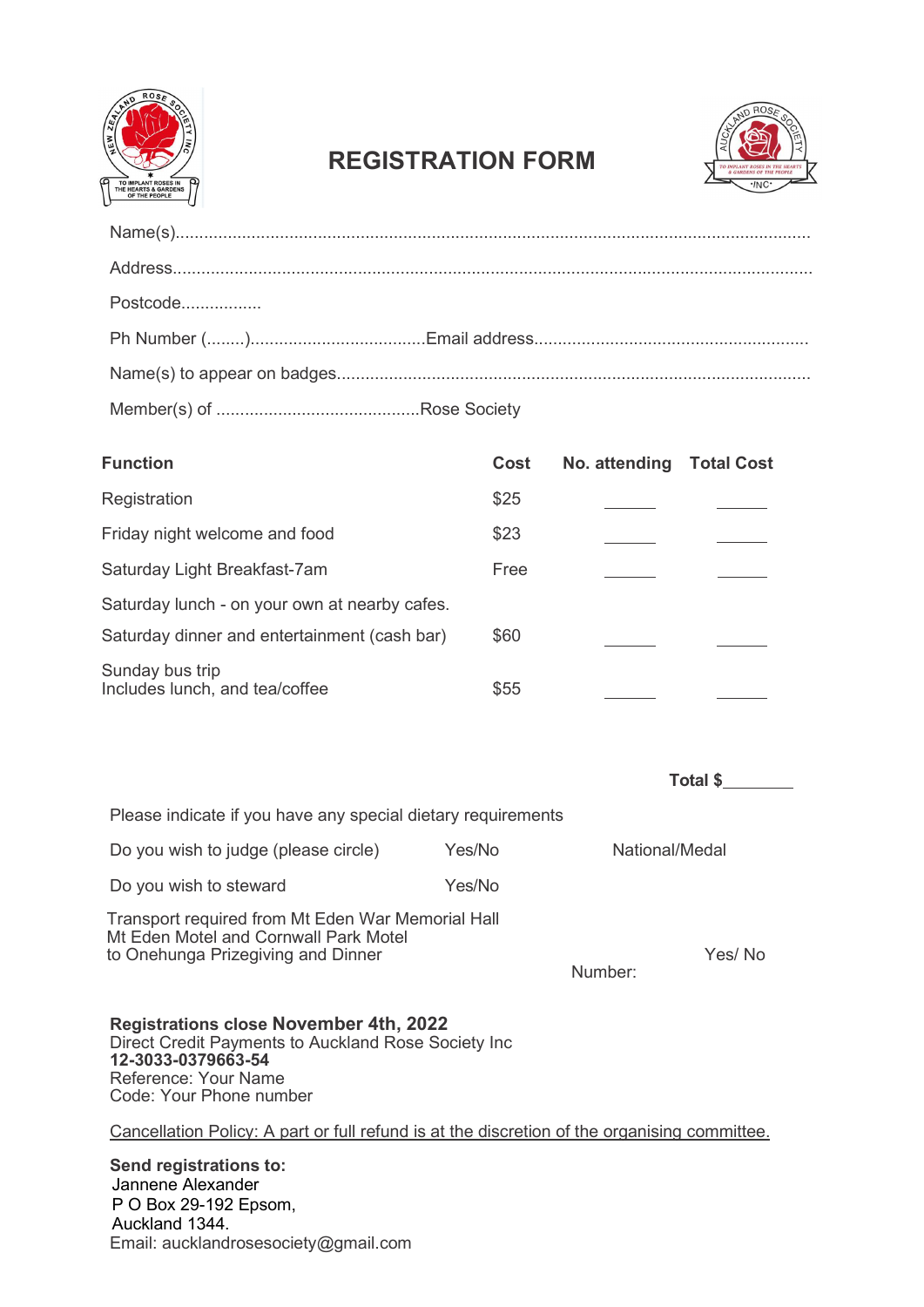# Program

All events will be held at the Mt Eden War Memorial Hall,489 Dominion Road, Mt Eden, unless otherwise stated.

### Friday 18th November

| From 2pm     | Registration       |
|--------------|--------------------|
| $2pm - 10pm$ | Staging            |
| 6.30pm       | Welcome/Light meal |

#### Saturday 19th November

| $5am - 9.30am$              | Staging (tea and light breakfast available)                                            |
|-----------------------------|----------------------------------------------------------------------------------------|
|                             | 9.30am – 10.00am Judges/Stewards morning tea and                                       |
|                             | briefing                                                                               |
| 10.00am $-12.00$ am Judging |                                                                                        |
| 12.00pm- 5.00pm             | Show open to the public                                                                |
| 12noon -1pm                 | Lunch – own cost at nearby cafes.                                                      |
| $1.15$ pm $-$ 2pm           | Judges debrief                                                                         |
| 2pm                         | <b>Official Opening Ceremony</b>                                                       |
| $3pm-4pm$                   | Rose Breeders Meeting - all welcome                                                    |
| 6.00pm                      | Pre dinner drinks and prize giving- Onehunga Bowling Club, 146<br>Selwyn St, Onehunga. |
| 7pm                         | Dinner and Entertainment. Dress code is the "Roaring"<br>Twenties".                    |

#### Sunday 20th November

| $10am - 4pm$      | Show open to the public                             |
|-------------------|-----------------------------------------------------|
| 8.45am sharp      | Bus trip departs Mt Eden War Memorial Hall          |
|                   |                                                     |
| 9.45am- 11.15am   | Puriri Lane, Drury (cash or eftpos for onsite shop) |
| 11.30 am-1.00pm   | Greenock Gardens, Karaka (Iunch, tea/coffee)        |
| $1.15pm - 2.45pm$ | <b>Botanical Gardens Guided tour</b>                |
| 3.30pm            | Bus trip arrives back at Mt Eden War Memorial Hall  |

A copy of the Registration Form can be downloaded from www.nzroses.org.nz